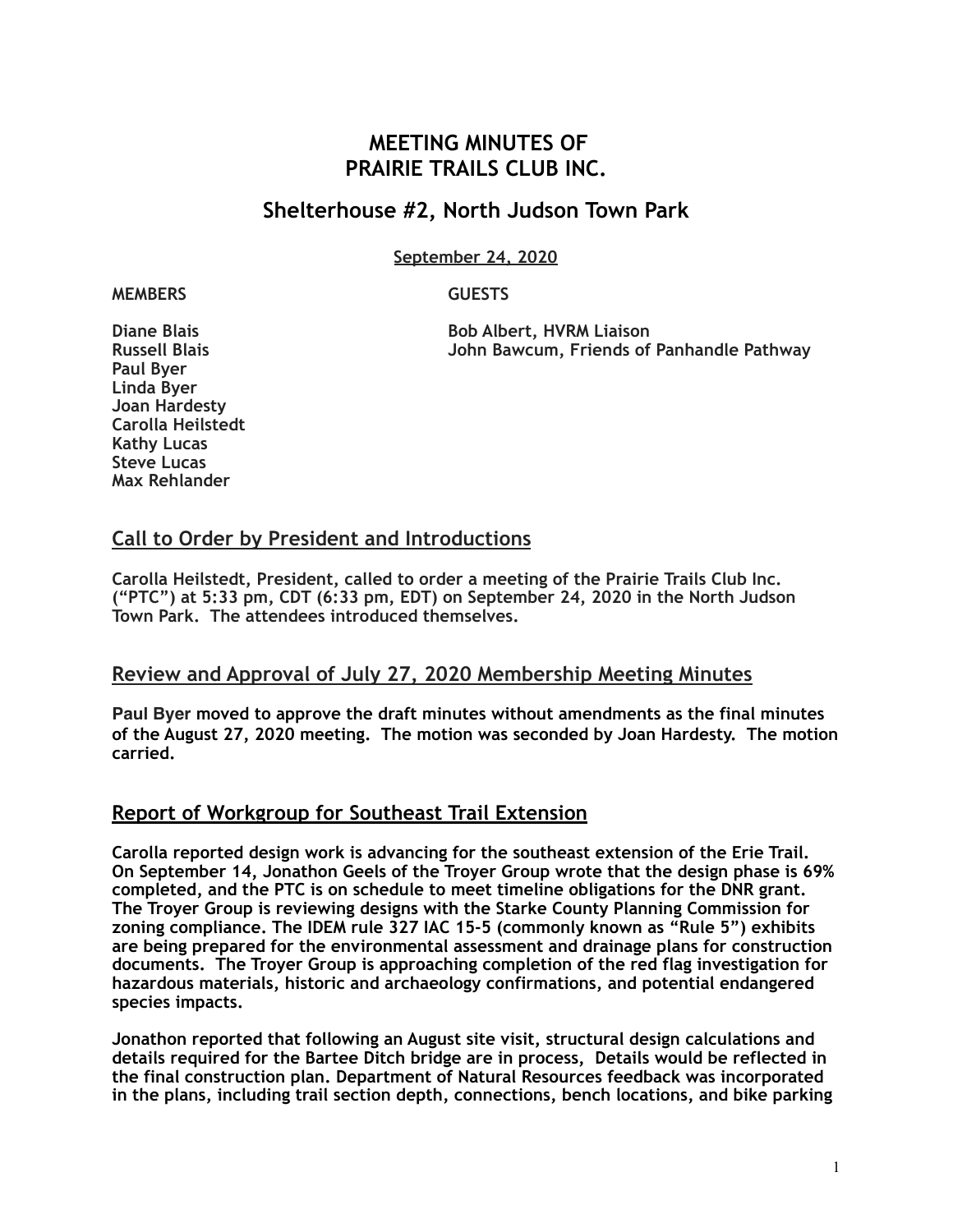**locations. He indicated the Troyer Group was working with INDOT for final approval of crossing permit coordination, including online forms and plan information.** 

**Jonathon reported on September 18 that he met earlier in the day with Starke County Surveyor, Bill Crase. He said Bill thought our proposal for drainage and erosion control was sufficient to meet his expectations. Jonathon is sending plans and specifications to Bill's office, with Rule 5 documents, for Starke County approval. Once County approval is obtained, we will send documentation to the State for review and approval.**

**Jonathon said he and Bill Crase also discussed bidding strategy. Bill is going to send him the approved Starke County bidder list for companies which are licensed and bonded. "As we go through that, we are going to strategize ways to reduce construction costs."** 

**Also on September 18, Jonathon acknowledged receipt of the PTC direction, as included in the August 27 meeting minutes, for the placement of benches and bike racks. The Troyer Group will "have the bench placements and bike rack locations updated on the plans on our upcoming review plans" consistent with this direction.** 

**Steve Lucas said we are approaching the conclusion of the design phase for our project. Making changes is still possible, but once DNR approves the final design, it will become markedly more difficult. If a member or other interested person believes we are not on track for an aspect of design, please let us know as soon as possible.** 

**Max Rehlander said he has been monitoring progress and believes it to be consistent with his training and experience for this kind of project. He added that progress is being made.** 

**No one in attendance offered changes or sought clarification. Carolla concluded by saying there would be regular updates on progress or challenges. She is also set to provide a quarterly report to the DNR for the period ending September 30.** 

### **Report of September 15 Starke County Park Board Meeting**

**At Larry Wickert's suggestion, Kathy and Steve attended the September 15 meeting of the Starke County Park Board on behalf of the PTC. The Starke County Parks Department is developing a new website that will include an overview of the Constellation of Starke and meeting minutes from the Board's inception. The website will feature the Starke County Forest, the Bass Lake Beach & Campground, Koontz Lake, and the Starke County Memorial Plaza now in development on the Courthouse lawn.** 

**Todd Flanigan and Bob Barcus spoke on behalf of the Hoosier Valley Railroad Museum (the "HVRM") and said they were looking forward to a new era of cooperation to advance the HVRM and other local not-for-profits such as the PTC. Kathy applauded HVRM's efforts and agreed that the HVRM, the PTC, and Starke County will all be served by cooperation.** 

**In August, the Park Board employed Mark Wilson of Jones Petrie Rafinski for a feasibility study with respect to improved access for kayaking and canoeing on the Yellow River in Starke County. The firm made its preliminary report to the Park Board, indicating that new or improved access sites are under consideration in Knox and upstream to Marshall County. There was also discussion of DNR's Yellow River access site at English Lake, just a few feet upstream from confluence with the Kankakee River. Bob Barcus said English Lake was a good illustration of how cooperation among the HVRM, the PTC, and Starke**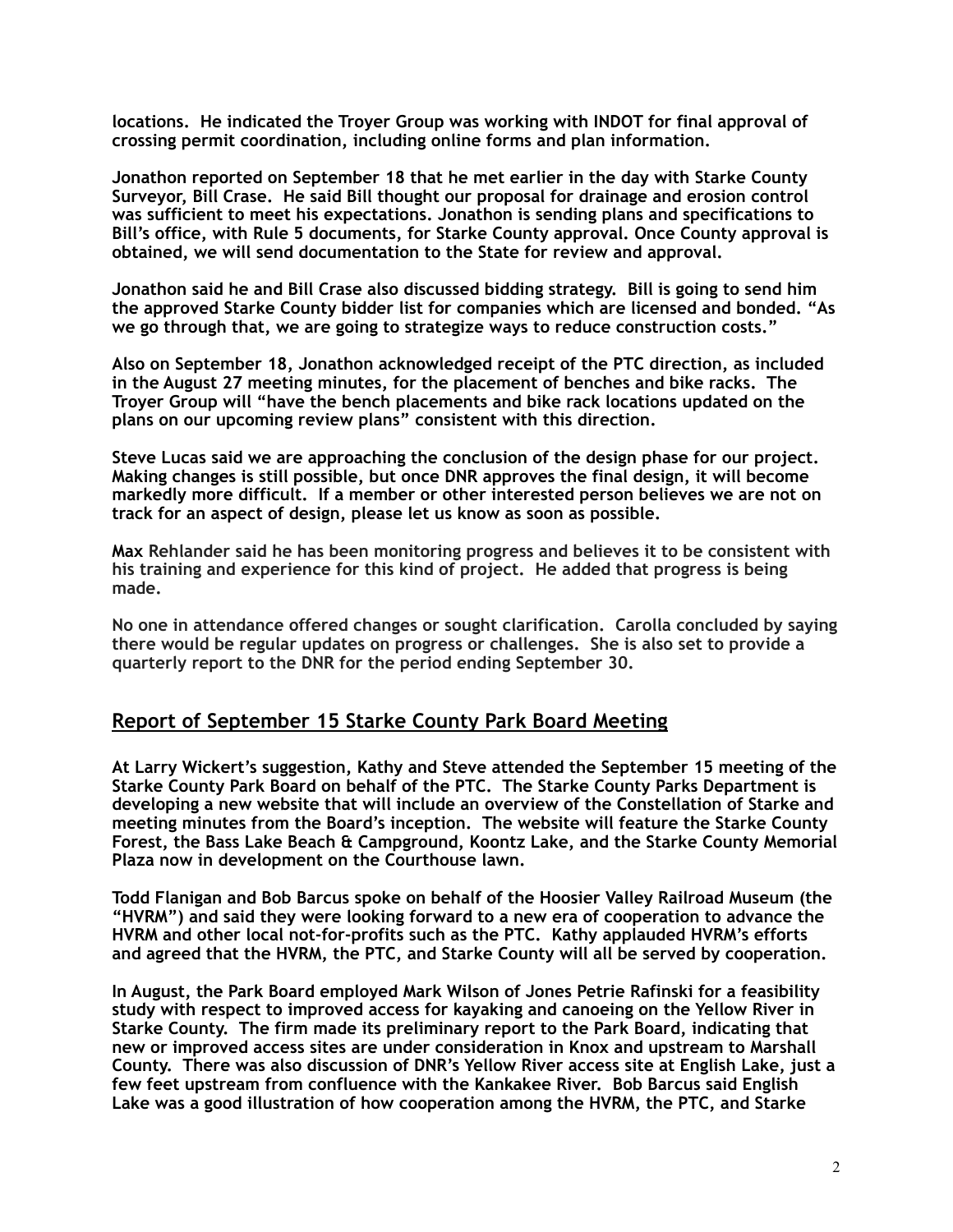**County can be mutually supportive. A railroad bridge at English Lake can be upgraded with a platform and river access to become a highlight of train passenger excursions. A trail paralleling the railway could use the corridor as its river crossing, and Starke County would benefit from an enhanced destination for tourism.** 

**Starke County Park Board Richard Ballard expressed enthusiasm for the growing spirit of cooperation. He said the Park Board, HVRM, and the PTC serve different but compatible functions. He suggested that linkages be developed on the websites of the three entities to help feature the recreational opportunities available in the county.** 

**During the PTC meeting, Bob Albert, HVRM liaison, added further insight concerning the possibilities for upgrading the railroad crossing at English Lake. He said there has been a cost estimate of \$174,000 for an eight-foot wide walkway east of the railroad, and with new ties for the railroad itself, an estimate of \$250,000. He said the concept is included in the "Hoosier Valley Railroad Museum Master Planning Project" (August 18, 2019).** 

### **Report of Bike Racks Initiative and Norwayne Field Progress**

**In the first week of September, Bruce Fingerhut led an initiative to place the first bike rack funded through KVREMC RoundUp and built by SCILL students. He individually prepped a site at Norwayne Field and adjacent to the directional sign pointing to the Erie Trail, including the logos identifying the American Discovery Trail and US Bike Route 35. The bike rack is near a new splash pad, which is expected to be functional in the spring, as well as restroom facilities to be funded partially from a Stellar Communities award.** 

**On September 3, Bruce with assistance from Steve prepared a concrete pad for the bike rack. On September 9, Bruce and Paul drilled the concrete and "fastened down" the bike rack.** 



Image by Peggy Bohac

**Kathy said Andrew Rowe, North Judson Clerk-Treasurer, authorized the PTC to place a sign on the directional sign's back side to acknowledge organizations that contributed to the bike rack. She reflected that if feasible and agreeable to the membership, the new sign might also include the logo of the Great American Rail-Trail. The Erie Trail did not yet**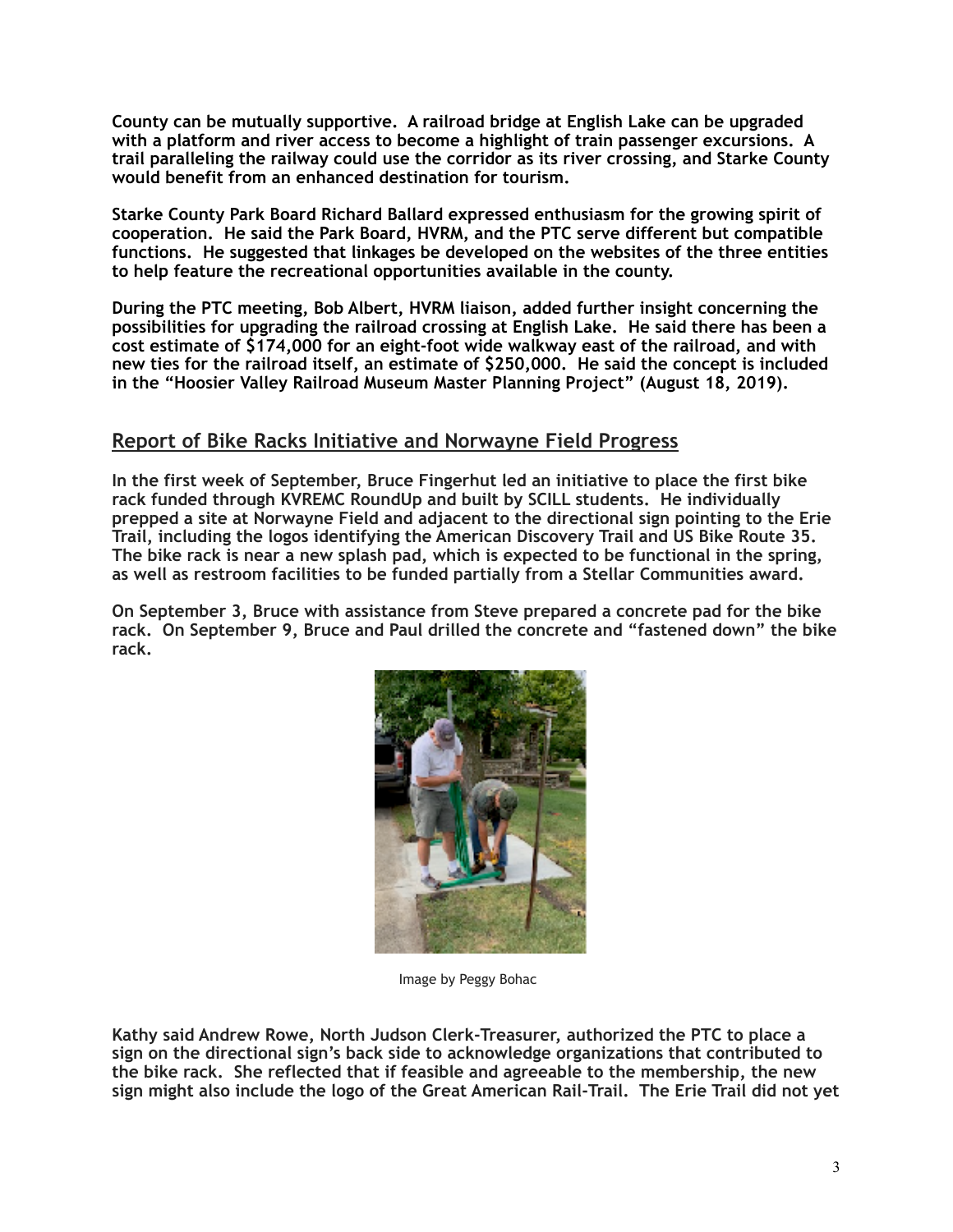**include the GART when the existing sign was placed. During the meeting she showed Paul an image of the existing sign, and he said he thought it was probably feasible.** 



Image by Peggy Bohac

**Diane Blais moved to authorize that Kathy work with OTES and prepare a sign thanking contributors, displaying GART's logo, and with a directional arrow similar to the existing sign. Linda Byer seconded the motion. The motion carried. Kathy said Deb Mix is now coordinating with KVREMC's representative regarding a photo opportunity on site.** 

### **Report of September 19 Workday**

**A workday was held as scheduled on September 19 for vegetation control on the Erie Trail between Starke County Roads 125 East and 700 South. PTC participants were Rhonda Milner, Kirt Verhagen, Max, Linda, Paul, Kathy and Steve. Below Max removes a Siberian elm.** 



Image by Kathy Lucas

**Invasive species were removed or treated within the village of Aldine, most prominently Siberian elm, bush honeysuckle, and tree of heaven. The participants took care not to harm a grove of American plums, as well as occasional native cherry and white oak trees.**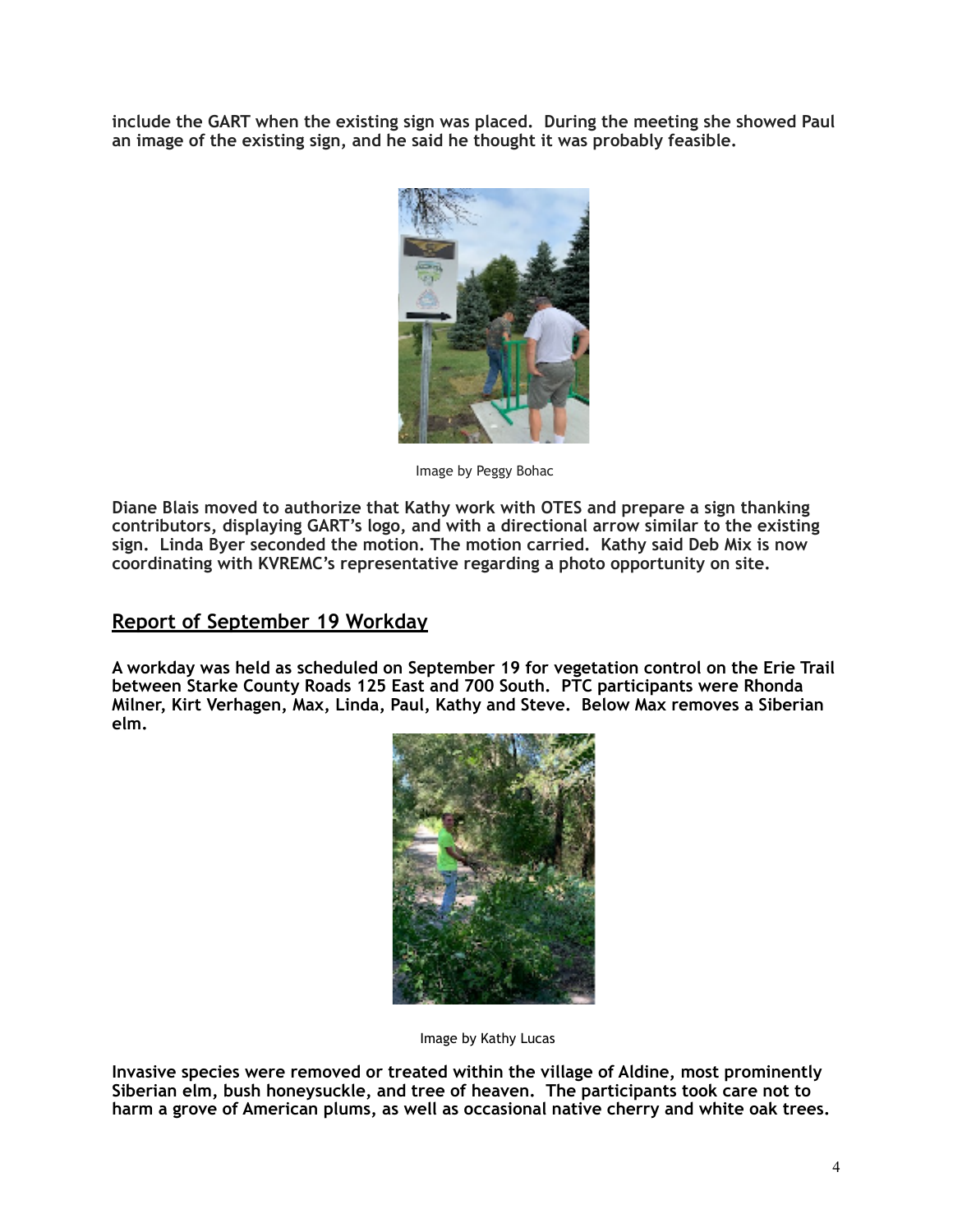**Linda also discovered four o'clock flowers. Earlier in the week, Steve daylighted and did vegetation control at the Erie Trail intersection with County Road 700 South.**



 **Image by Michael McGregor** 

# **Report of Other Maintenance Activities**

**Consistent with an authorization made during our last meeting, Paul arranged for C & J Affordable Tree Service to fell on August 31 two large cottonwood trees west of Starke County Road 200 East. Their roots had begun damaging the trail's asphalt surface. Below is one of two conjunctive trees, both of which approximated 37" in diameter. A third was also felled. The green coloring evidences post-cutting chemical treatment of the stump.**



Image by Kathy Lucas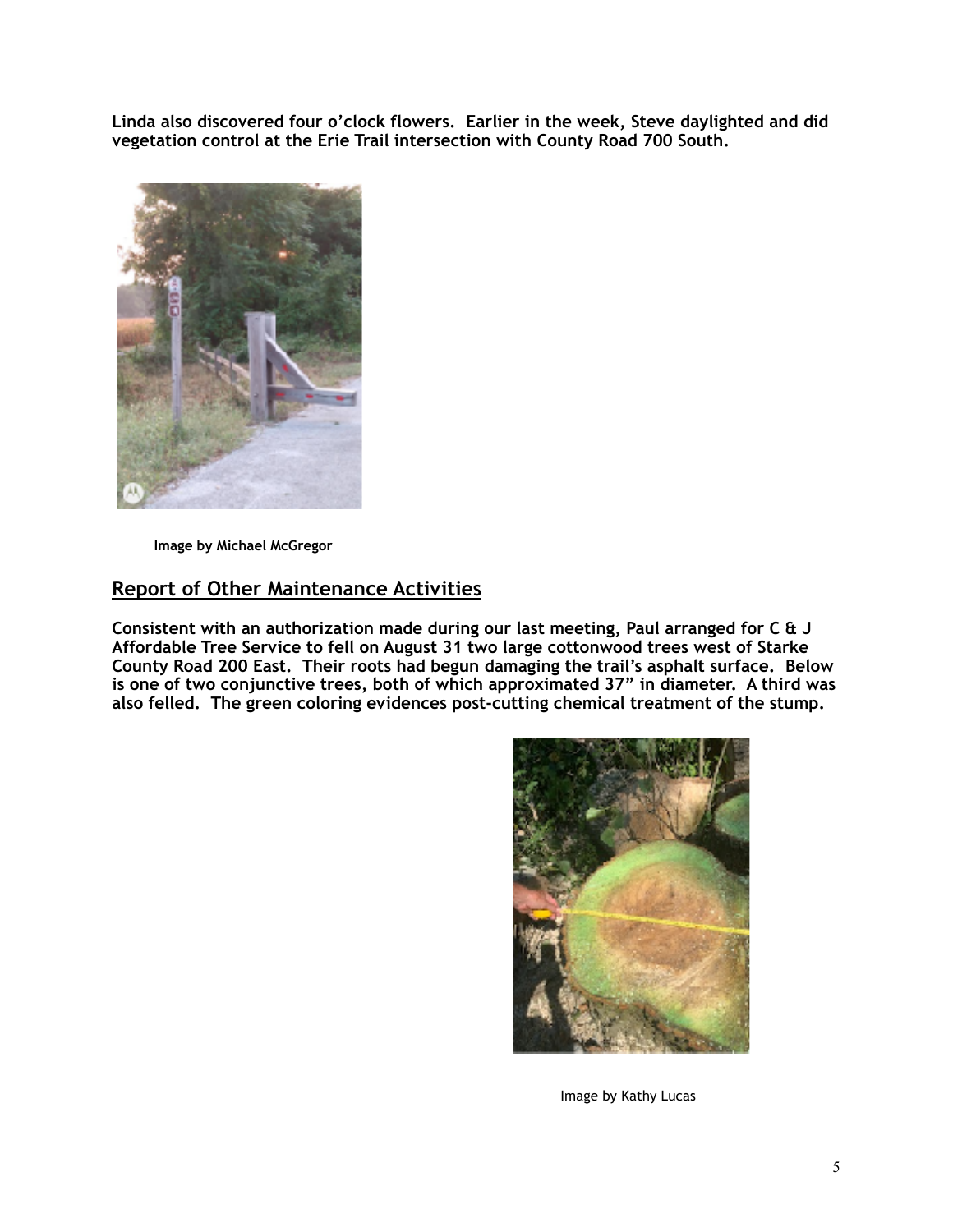**In late August and early September, windfalls required volunteers to remove trees from both the asphalt and equine portions of the Erie Trail. Below is a cherry tree removed on September 3 near US 35 by Linda, Paul, Bruce, Peter Croyle, Kathy and Steve.**



Image by Kathy Lucas

**Bruce re-erected and painted Erie Railroad Mile Marker 198 just west of the Erie Trail crossing of Indiana Highway 10. The monument had been absent from the site for several years. Bob Albert said he noticed the monument "was back up".** 



Image by Kathy Lucas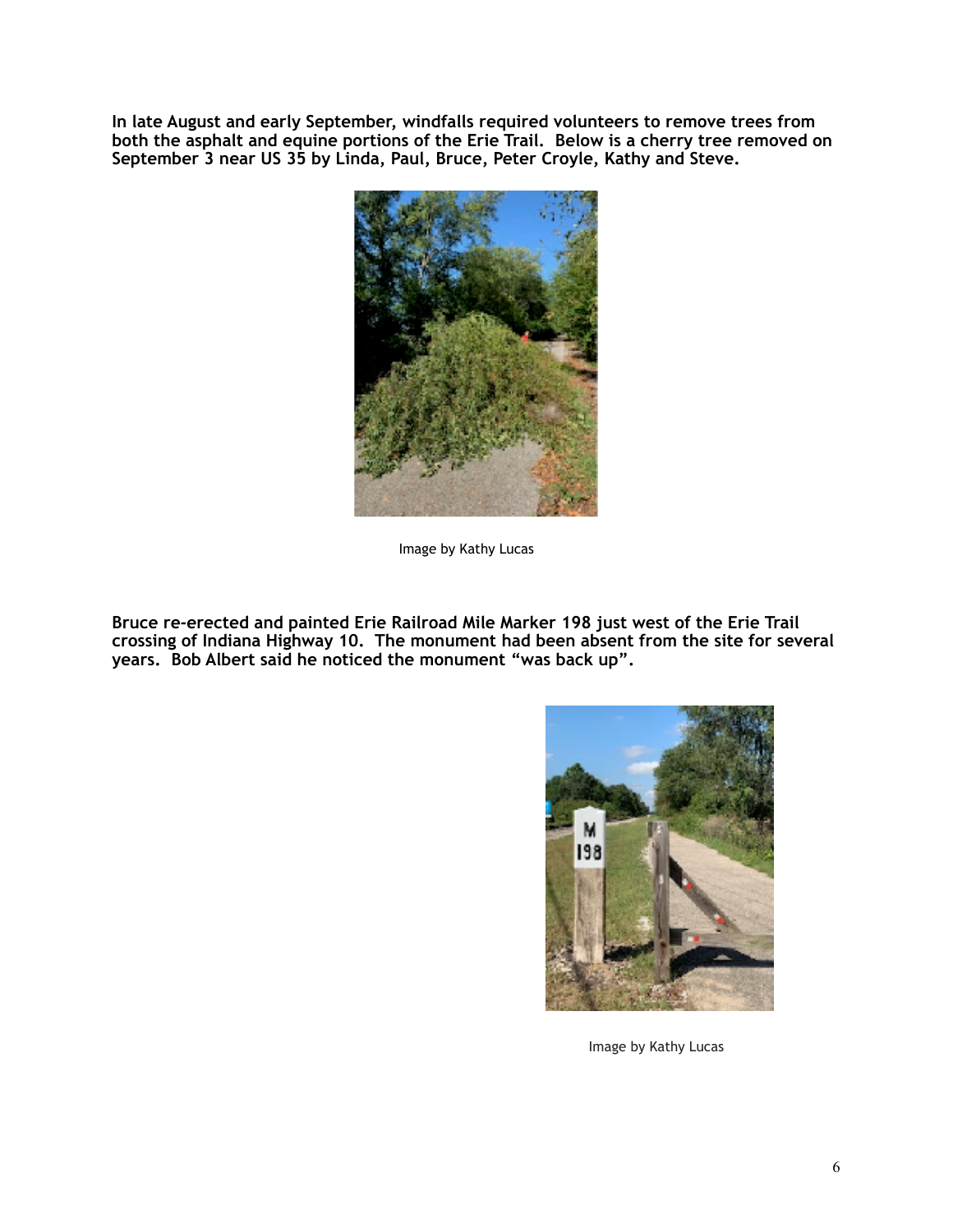### **Review and Approval of Treasurer's Report & Restricted/Unrestricted Funds**

**Kathy reported she has created annual spreadsheets for PTC financial records from 2017 when our account was opened at the First Farmers Bank & Trust. She brought copies of each of the spreadsheets for membership review or comment. Kathy said complete spreadsheets will be available going forward for review. She circulated copies of the 2020 spreadsheet to date along with entries from the FFBT check register for the period from August 27, 2020 through September 24, 2020. Unless a member expressed a different perspective, the register or a similar document would constitute the Treasurer's Report for regular monthly meetings. A copy of the FFBT check register entries since the August meeting follows:**

| Balance<br>Columna<br>s88,688.o1 Mtg 8/27/20 |
|----------------------------------------------|
|                                              |
|                                              |
|                                              |
| \$88,738.01                                  |
| \$88,813.01                                  |
| \$88,838.01                                  |
| \$87,938.01                                  |
| \$87,981.40                                  |
| \$71,056.40                                  |
| \$71,106.40                                  |
| \$71,042.89                                  |
|                                              |

### **Kathy offered restricted and unrestricted funding allocations as set forth below:**

#### **PTC Restricted/Unrestricted Funds**

#### **RESTRICTED GRANTS/DONATIONS**

| Signage BLS (including "You are Here").                   | \$4,124.94 |                          |
|-----------------------------------------------------------|------------|--------------------------|
| <b>Matching NLT Grant</b>                                 | 2,780.00   | $(-846$ Trover Pmt $#6)$ |
| Northwest extension                                       | 5,000.00   |                          |
| Wayfinding/Historic Signage Erie Trail                    | 7,535.25   |                          |
| <b>Matching NLT Grant</b>                                 | 2.780.00   | $(-846$ Trover Pmt $#6)$ |
| <b>Matching NLT Grant</b>                                 | 2,778.00   | $(-847$ Trover Pmt $#6)$ |
| Marshall County Horse Association<br>Bench (Location TBD) | 350.00     |                          |
| <b>Matching NLT Grant</b>                                 | 2,779.00   | $(-846$ Troyer Pmt $#6)$ |
|                                                           |            |                          |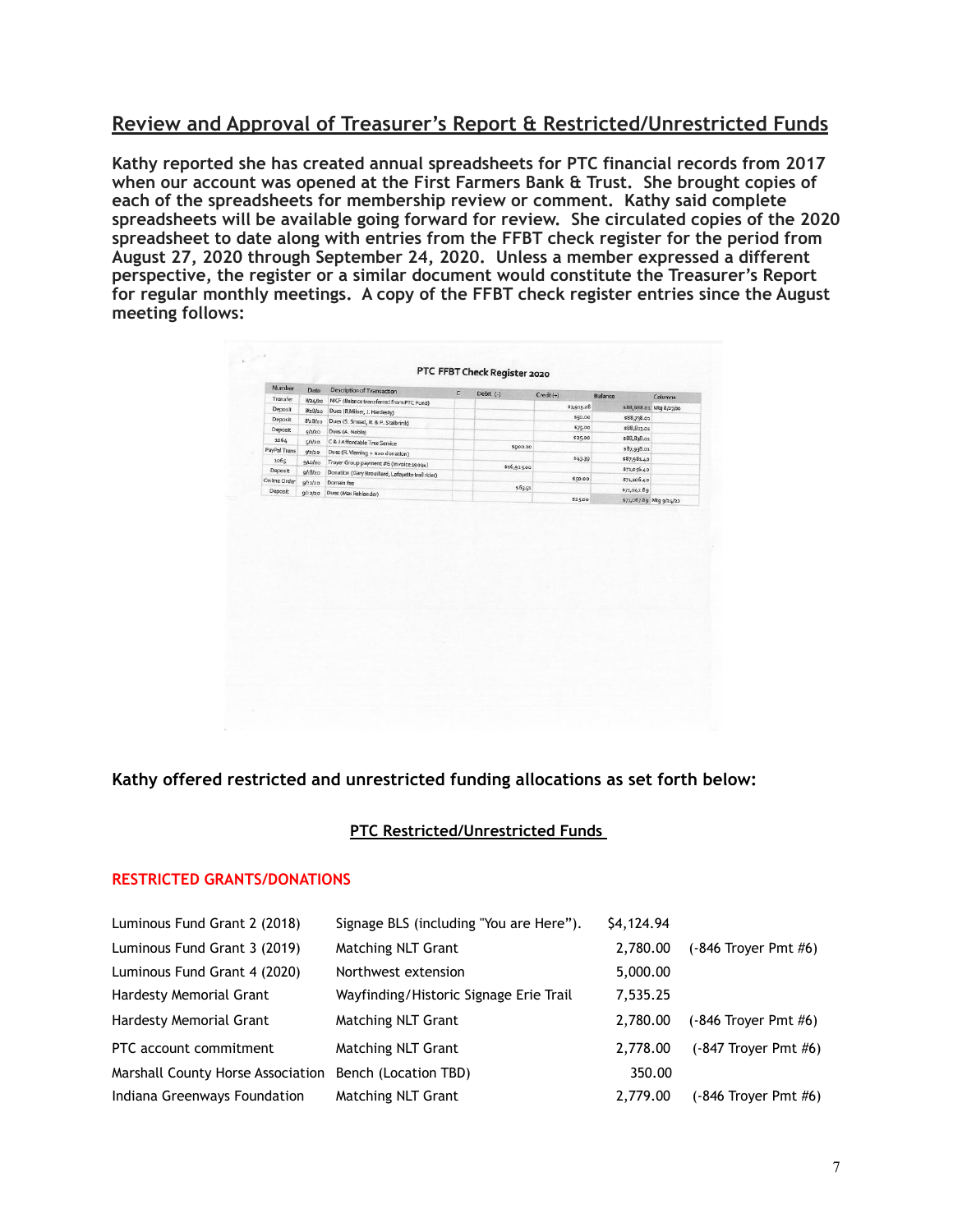|                                                         | <b>Total Restricted</b>                                                | 64,852.19 |                             |
|---------------------------------------------------------|------------------------------------------------------------------------|-----------|-----------------------------|
| McMillin bench                                          | For trail head $@$ 450/210                                             | 350.00    |                             |
| Blais/Vlaming bench                                     | For trail head $@$ 450/210                                             | 350.00    |                             |
| Stalbrink donation                                      | Scholarship (or "most needed use")                                     | 100.00    |                             |
| Mitchel-Kane                                            | Northwest extension                                                    | 2,000.00  |                             |
|                                                         | Next Level Trails Grant (NLT-1-07) 1st installment for trail extension | 33.225.00 | $(-13,540$ Trover Pmt $#6)$ |
| Lucas lake house guests' donation Future Vision/website |                                                                        | 700.00    |                             |

**SUMMARY OF ACCOUNTS (First Farmers Bank & Trust)**

| <b>TOTAL</b> | <b>RESTRICTED</b> | <b>UNRESTRICTED</b> |
|--------------|-------------------|---------------------|
| \$71,067.89  | \$64,852.19       | \$6,215.70          |

**Kathy said the summary of contributions pertaining to the Next Level Trails grant does not yet reflect match contributions from sources such as dedicated real estate of the former Erie Railroad, Starke County Highway Department materials or labor, benches, and bike racks. These matches are an extraordinary element of the grant formula that gives local match credit for other than direct financial contributions. These contributions need to be identified in some manner for transparency and to show compliance with our contract with the DNR. Kathy said she would welcome any thoughts the membership might suggest for reporting these matches. If there are no suggestions, she would request advice from the Starke County office of the Northern Indiana Community Foundation. No suggestions were offered, and Carolla agreed that seeking advice from the NICF made sense.** 

**Linda moved to approve the Treasurer's Report with the PTC Restricted/Unrestricted Funds including match allocations as set forth above. Russ Blais seconded the motion. On a voice vote, the motion carried.** 

### **Informal Update on HVRM Activities**

**Bob said much of what he might have reported regarding HVRM activities has already been discussed in prior agenda items. He added that his organization was exploring with the new short line operator the feasibility of a "Santa Train" from North Judson to LaCrosse to Union Mills and back.**

### **Proposal for Fundraiser**

**Joan provided a follow-up to her August 27 meeting suggestion for a PTC fundraiser. She circulated product and Fundraising Catalog 6 from the Carruth Studio. In response to a question, she said the sales minimum is \$400. Members interested in participation can obtain more information by contacting Joan.** 

### **Indiana Greenways Foundation Annual (Virtual) Luncheon**

**Kathy said that earlier in the day she and Steve attended the Indiana Greenways Annual Luncheon, which with the COVID-19 pandemic, was this year held virtually. Awards were**